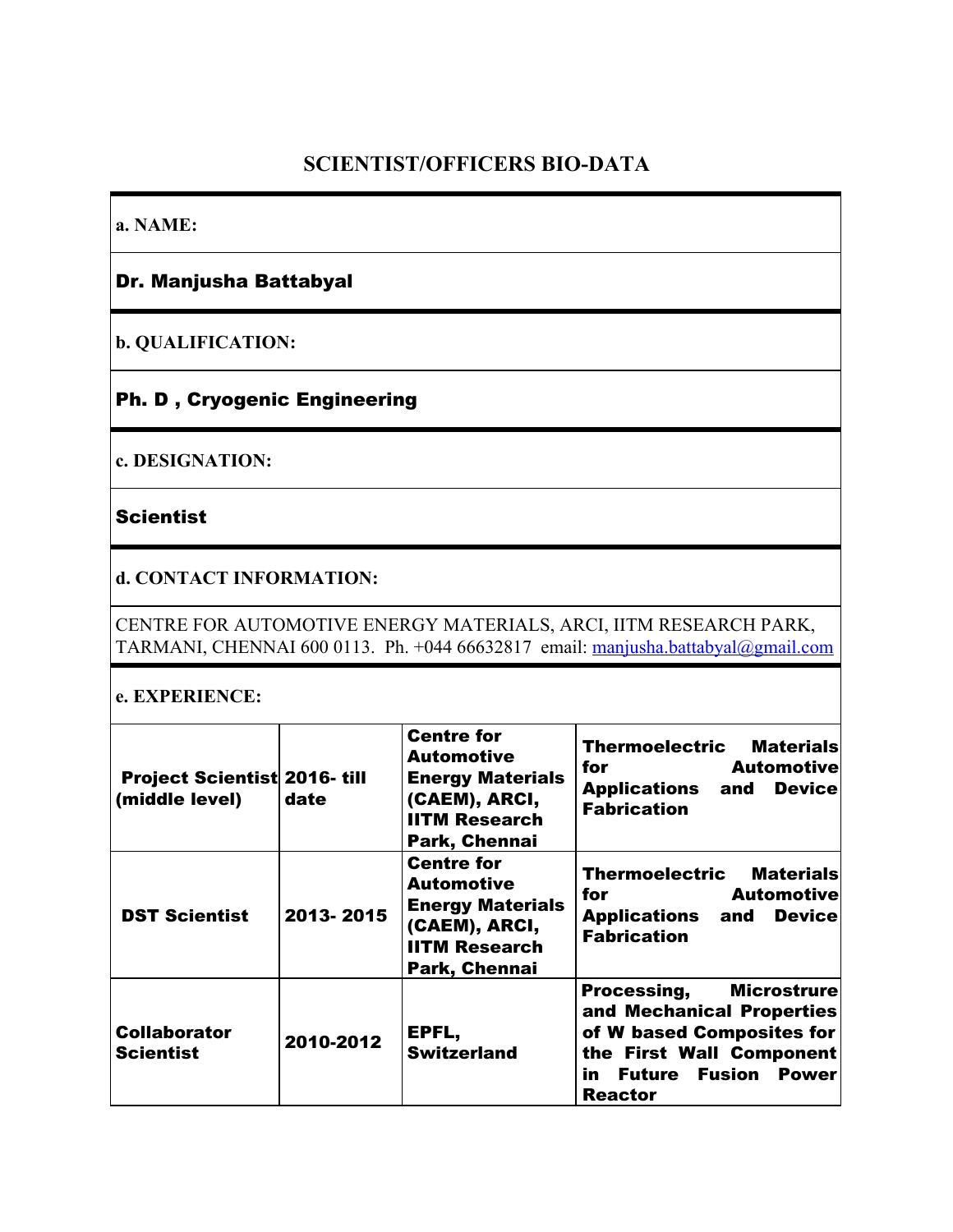| <b>Post-Doctoral</b><br><b>Scientist</b> | 2009-2010        | <b>Chalmers</b><br><b>University of</b><br>Technology,<br><b>Sweden</b>                                          | <b>Microstructure</b><br>and<br>Microhardness Studies in<br><b>Thermal Sparyed Ni-All</b><br><b>Bond Coat Materials</b>                           |
|------------------------------------------|------------------|------------------------------------------------------------------------------------------------------------------|---------------------------------------------------------------------------------------------------------------------------------------------------|
| <b>Post-Doctoral</b><br><b>Fellow</b>    | 2006-2008        | <b>Swiss Federal</b><br><b>Laboratory for</b><br><b>Materials</b><br>Technmology,<br>EMPA,<br><b>Switzerland</b> | <b>Development</b><br>and<br><b>Optimization</b><br>of<br><b>Metal-Diamond</b><br>Composites<br>Heatl<br>for <b>f</b><br><b>Sink Applications</b> |
| Ph.D                                     | $2002 -$<br>2006 | <b>Indian Institute</b><br>of Technology,<br><b>Kharagpur</b>                                                    | <b>Electrical and Thermal</b><br><b>Transport on Silver</b><br><b>Doped Lanthanum</b><br><b>Manganites</b>                                        |

## **f. RESEARCH AREA OF INTEREST**

Powder Metallurgy, Squeeze Casting, SPS and HIPping, Thermoelectric Materials and Device Fabrication, High Temperature Materials , Transmission Electron Microscopy, Thermophysical Properties, Mechanical Testing,

### **g. LIST OF JOURNAL PUBLICATIONS**

### **PAPERS IN REFERRED JOURNALS**

- 1. H. Subramaniam, D. Sivaprahasam, **M. Battabyal**, R. Gopalan, Phase stability and thermoelectric properties of  $Cu_{10.5}Zn_{1.5}Sb_4S_{13}$  tetrahedrite, J. Alloys. Comp., **667** (2016) 323.
- 2. **M. Battabyal**, B. Priyadarshini, D. Sivaprahasam, N S. Karthiselva, R. Gopalan, The effect of Cu2O nanoparticle dispersion on the thermoelectric properties of n-type skutterudites, J. Phys. D: Appl. Phys., **48**(2015) 455309.
- 3. L. Veleva. R. Schaublin, **M. Battabyal**, T. Polsiki, N. Baluc, Investigation of microstructure and mechanical properties of W-Y and W-Y2O3 materials fabricated by powder metallurgy method, Int. J Refractory Metals and Hard Materials, **50**, 210 (2015).
- 4. **M. Battabyal**, P. Spätig, B. S. Murty, N. Baluc, Investigation of microstructure and microhardness of pure W and W-2wt.%Y2O3 materials before and after ion-irradiation, Int. J Refractory Metals and Hard Materials, **46**, 168 (2014).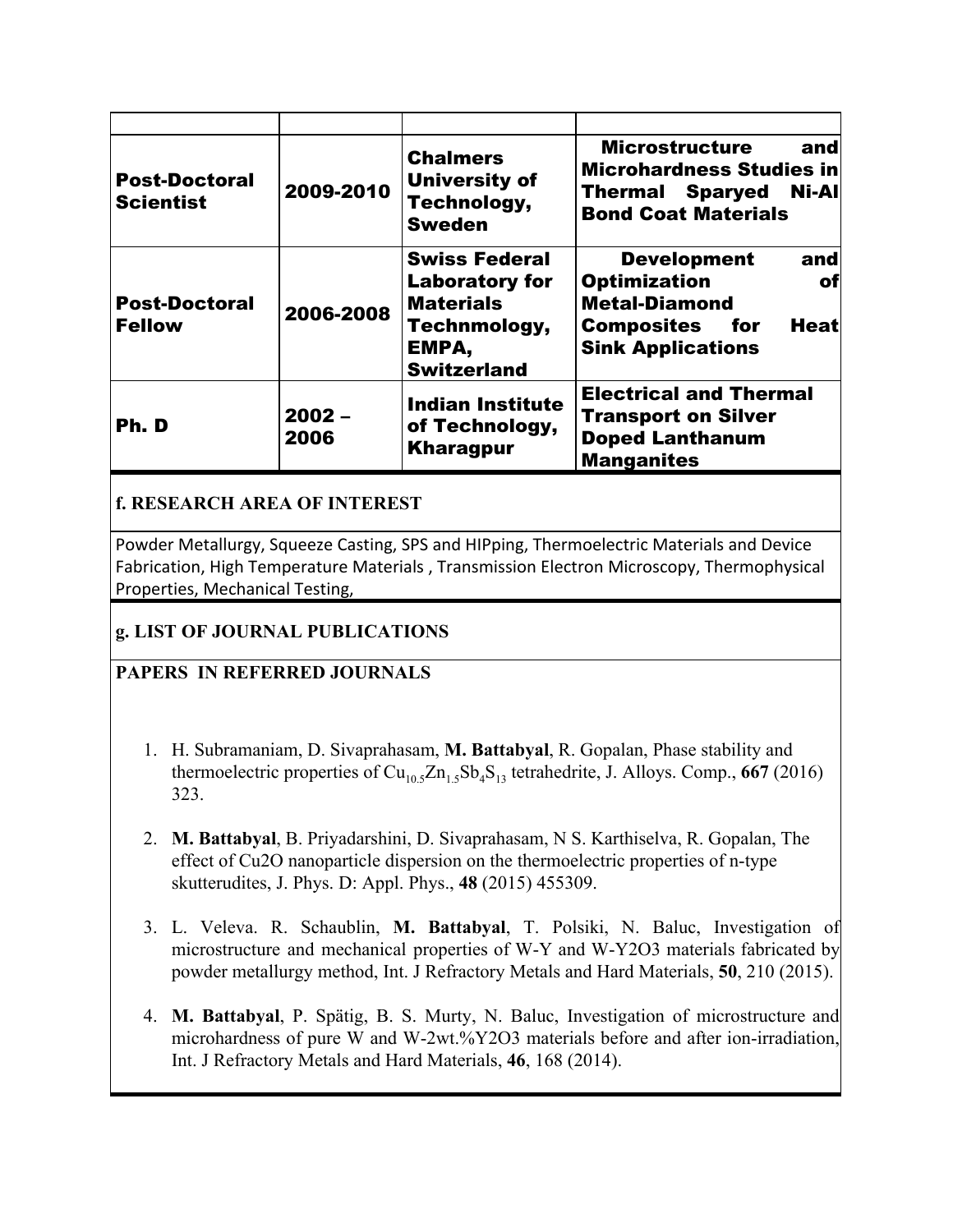- 5. **M. Battabyal**, P. Spätig, N. Baluc, Effect of ion-irradiation on the micostructure and microhardness of the W-2wt.%Y2O3 composite materials fabricated by sintering and hot forging, Fusion Engg and Design, **88**, 1668 (2013).
- 6. M. Rieth , S. L. Dudarev , S. M. Gonzalez de Vicente , T. Ahlgren, S. Antusch, N. Baluc, M. Balden, M.F. Barthe, **M. Battabyal**, et al, Review of the EFDA programme on W materials, Journal of Nuclear Material, **442**, S173 (2013).
- 7. S. Wurster, N. Baluc, **M. Battabyal**, T. Crosby, J. Du, C. Garcia Rosales, A. Hasegawa, A. Hoffmann, A. Kimura, H. Kurishita, R.J. Kurtz, H. Li, S. Noh, J. Reiser, J. Riesch, M. Rieth, W. Setyawan, M. Walter, J.H. You, R. Pippan, Recent progress in R&D on tungsten alloys for divertor structural and plasma facing materials, Journal of Nuclear Material, **442**, S181 (2013).
- 8. **M. Battabyal**, R. Schäublin, P. Spätig, M. Walter, M. Rieth, N. Baluc , MICROSTRUCTURE AND MECHANICAL PROPERTIESOF A W-2wt.%Y2O3 COMPOSITE PRODUCED BY SINTERINGAND HOT FORGING, Journal of Nuclear Material**, 442,**S225 (2013).
- 9. M. Rieth , S. L. Dudarev , S. M. Gonzalez de Vicente , T. Ahlgren, S. Antusch, N. Baluc, M. Balden, M.F. Barthe, **M. Battabyal**, et al, Recent progress on tungsten materials research for nuclear fusion applications in Europe, Journal of Nuclear Material,**432**, 482 (2013).
- 10. M. Battabyal, R. Schäublin, P. Spätig, N. Baluc, W-2wt.%Y2O3 COMPOSITE: MICROSTRUCTURE AND MECHANICAL PROP- ERTIES, Materials Science and Engineering A **538**, 53 (2012).
- 11. U. Klement, L. Hollang, S.R. Dey, **M. Battabyal**, O. V. Mishin, W.Skrotzki, E\_ect of annealing on texture development and grain orientation in electrodeposited Ni, Solid State Phenomena **160**, 235 (2010).
- 12. Kotaro Ishizaki, **Manjusha Battabyal**, Yoko Yamada Pitini, Radu Nicula and Sebastien Vaucher, Microwave Sintering Explored by X- Ray Microtomography, Ceramic Transactions **209**, 211 (2010).
- 13. **M. Battabyal**, O. Be\_ort, S. Kleiner, S. Vaucher and L. Rohr, Heat conduction across metal-diamond interface, Dia. Rel. Mater. 17, 1438 (2008).
- 14. Manjusha Battabyal and T. K. Dey, Electrical resistivity and magneto- resistance of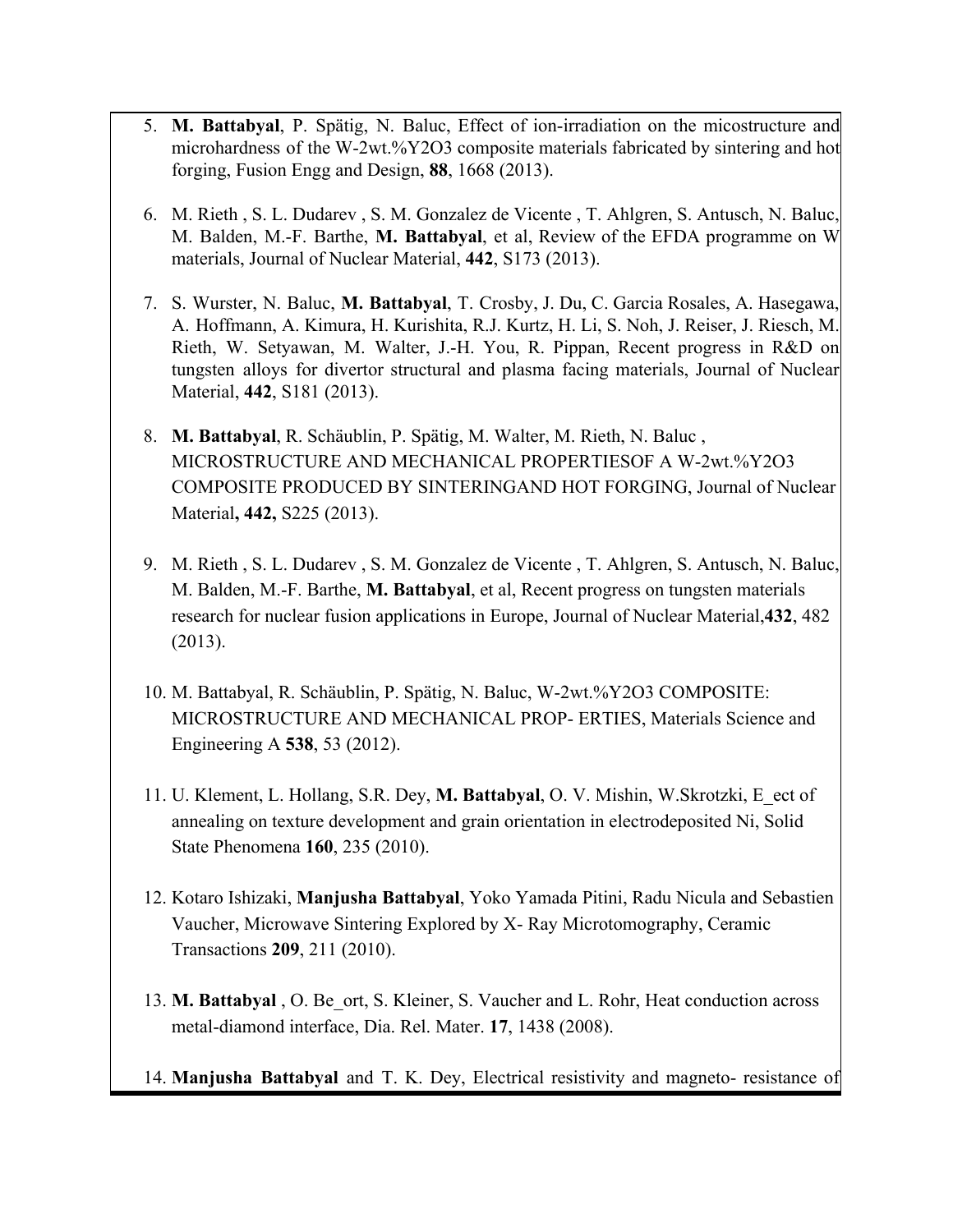$La_{0.7}Sr_{0.3-x}Ag_xMnO_3$  pellets between 10 and 450K, Int. J. Mod. Phys. B. 21, 707-722 (2007).

- 15. **Manjusha Battabyal** and T. K. Dey, Thermal and electronic transport in  $La_{0.7}Sr_{0.3-x}Ag_xMnO_3$  compounds , Physica B 373, 46-53 (2006).
- 16. **Manjusha Battabyal** and T. K. Dey, Seebeck coefficient in polycrystalline  $La_{0.7}Sr_{0.3-x}Ag_xMnO_3$  pellets: analysis in terms of a phase separation model, J. Phys :Condensed Matter 18, 493-505 (2006).
- 17. **Manjusha Battabyal** and T. K. Dey, Electrical conductivity in  $La_{1-x}Ag_xMnO_3$  pellets between 10 and 350K, Physica B **367,**4047(2005).
- 18. **M. Battabyal** and T. K. Dey, Thermal conductivity of silver doped lanthanum manganites between 10 and 300K, J. Phys. and Chem. Solids, **65**, 1895 (2004).
- 19. **Manjusha Battabyal** and T. K. Dey, Low temperature electrical transport in Ag substituted LaMnO**3** polycrystalline pellets prepared by a pyrophoric method, Solid State Commum. **131**, 337 (2004).
- 20. M. Battabyal, A. Ray and T. K. Dey, Magneto-transport studies in Yttrium doped Lanthanum manganites between 10-300K, Indian Journal of Pure and Applied Physics **41**, 443 (2003).

#### **PAPERS IN CONFERENCE PROCEEDINGS**

- **1.** M. Battabyal, P. Spätig, L. Veleva, N. Baluc, M. Q. Tran, `Development of W based materials for fusion power reactors', proceedings of the 24th Fusion Energy Conference  $(2012)$ , San Diego, USA, p1-p7.
- **2.** Battabyal Manjusha, Klement Uta, Norell Mats, Goutier Simon, Markocsan Nicolaie, `Comparison of microstructure in NiAl single splats and millimeter sized droplets' proceedings of the 25th International Conference on Surface Modi\_cation Technologies', University West in Trollhättan, Sweden, SMT25 2011, p3-p12.
- **3.** Manjusha Battabyal and T. K. Dey, Low temperature thermoelectric properties of silver doped lanthanum maganites, Indian Journal of Cryogenics, (2005).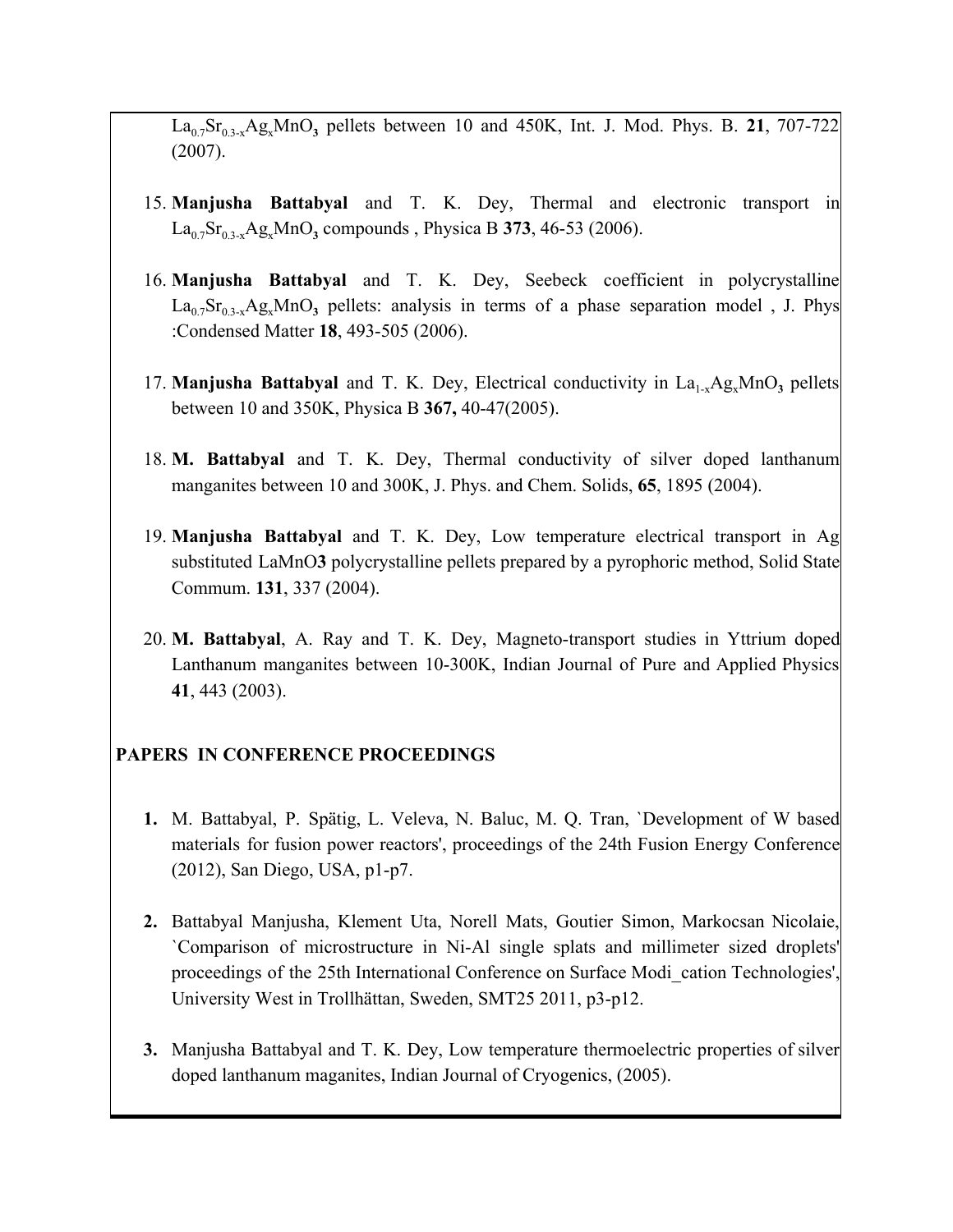**4.** M. Battabyal and T. K. Dey `Low temperature electrical resistivity in  $La_{0.7}Sr_{0.3-x}Ag_xMnO_3$  pellets at cryogenic temperatures' Proceedings of the International Symposium on Advanced Materials And Processing (2004), held at Material Science Center in IIT Kharagpur, India.

#### **h. Meetings/Conferences**

- **1. M. Battabyal**, Invited talk on advanced automotive materials at College of Engineering, Anna University, Chennai, 19<sup>th</sup> March, 2016.
- **2. M. Battabyal**, Invited talk at International Conference on Frontier in Materials Science and Technology, held at NIST, Orissa, 10-11<sup>th</sup> December, 2015.
- **3. M. Battabyal**, B. Priyadarshini, D. Sivaprahasam and R. Gopalan, Nanostructure control to enhance figure of merit in bulk filled skutterudites, Contributary talk at  $2<sup>nd</sup>$  Indo-US workshop on thermoelectrics held at NPL New Delhi, India on 15-17<sup>th</sup> December 2014.
- 4. M. Battabyal, P. Spätig, N. Baluc, Effect of ion-irradiation on the micostructure and microhardness of the W-2wt.% $Y2O3$  composite materials fabricated by sintering and hot forging, Symposium on Fusion Technology (SOFT-2012), Belgium.
- **5. M. Battabyal**, P. Spätig, L. Veleva, N. Baluc, M. Q. Tran, `Development of W based materials for fusion power reactors', 24th Fusion Energy Conference (2012), San Diego, USA.
- **6. M. Battabyal**, R. Schäublin, P. Spätig, P. Unifantowicz, N. Baluc, MICROSTRUCTURE AND MECHANICAL PROPERTIES OF A W-2wt.%Y2O3 COMPOSITE PRODUCED BY SINTERING AND HOT FORGING, ICFRM15, USA (October, 2011).
- **7. M. Battabyal**, `Microstructural characterization of HVOF sprayed Inconel 718 coating on Inconel 718 substrate ' at VOLVO Aero-corporation, Trollhättan, Sweden (April, 2009).
- **8. M. Battabyal, `Metal-matrix composites for thermal applications' at EMPA, Materials** Science and Technology, Switzerland (December, 2008).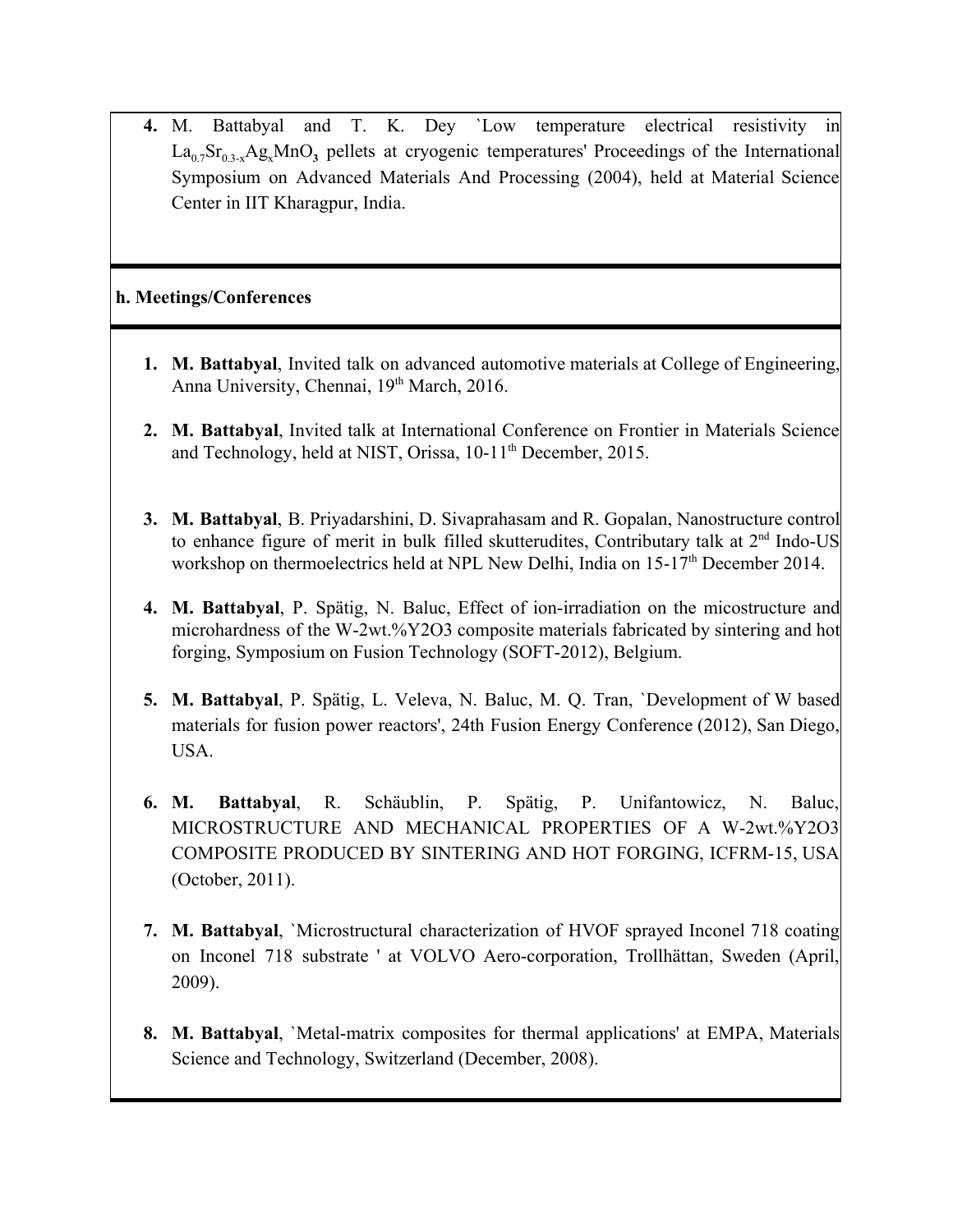- **9. M. Battabyal,** O. Beffort, S. Kleiner, `Heat transport across the metal-diamond interface' at EMPA, Materials Science and Technology, Switzerland (April, 2007).
- **10. M. Battabyal**, L. Hollang, S.R. Dey, W. Skrotzki, U. Klement `Interfacial Characterization of the Thermal Sprayed Ni-Al Splat on the Ti-Al-V Substrate ' 3rd International Conference on Texture and Anisotropy of Polycrystals (ITAP-3) (2009), Götingen, Germany.
- **11.** K. Ishizaki, **M. Battabyal**, Y. Yamada Pitini, R. Nicula and S. Vaucher `Microwave Sintering Explored by X-Ray Microtomography ' Sintering 2008, California, USA.
- **12.** Vaucher Sebastien, Nicula R, **Battabyal M**, Ishizaki K, Unifantowicz P, Schmidt B, Stir M, Catala J.-M `Microwave Materials Processing: In-Situ Analytics 'Advanced Processing for Novel Functional Materials (APNFM-2008) ,Dresden, Germany.
- **13. M. Battabyal**, O. Beffort, S. Kleiner, S. Vaucher and L. Rohr `Heat transport across the metal-diamond interface' 18th European Conference on Diamond, Diamond-Like Materials, Carbon Nanotubes and Nitrides (2007), Berlin, Germany.
- **14.** Attended the 9th Seminar `Computer Modeling and Microwave Power Engineering' March 5-6, (2007) Valencia, Spain.
- **15. M. Battabyal** and T. K. Dey `Low temperature electrical resistivity in  $La_{0.7}Sr_{0.3-x}Ag_xMnO_3$  pellets at cryogenic temperatures' International Symposium on Advanced Materials And Processing (2004), held at Material Science Center in IIT Kharagpur, India.
- **16. Manjusha Battabyal** and T. K. Dey `Low temperature thermoelectric properties of silver doped lanthanum manganites' Indian Cryogenic Council Conference (2004), B.E. College, Calcutta, India.
- **17. Manjusha Battabyal** and T. K. Dey, `Low temperature resistivity minimum in silver doped lanthanum manganites prepared by novel pyrophoric method', Material Research Society of India (2004), Banaras Hindu University, India.
- 18. M. Battabyal, A. Ray, T. K. Dey,` Magneto-transport studies in yttrium doped lanthanum manganites between 10-300K ' National Conference on Thermo-physical Properties (2002), University of Rajasthan, Jaipur, India.